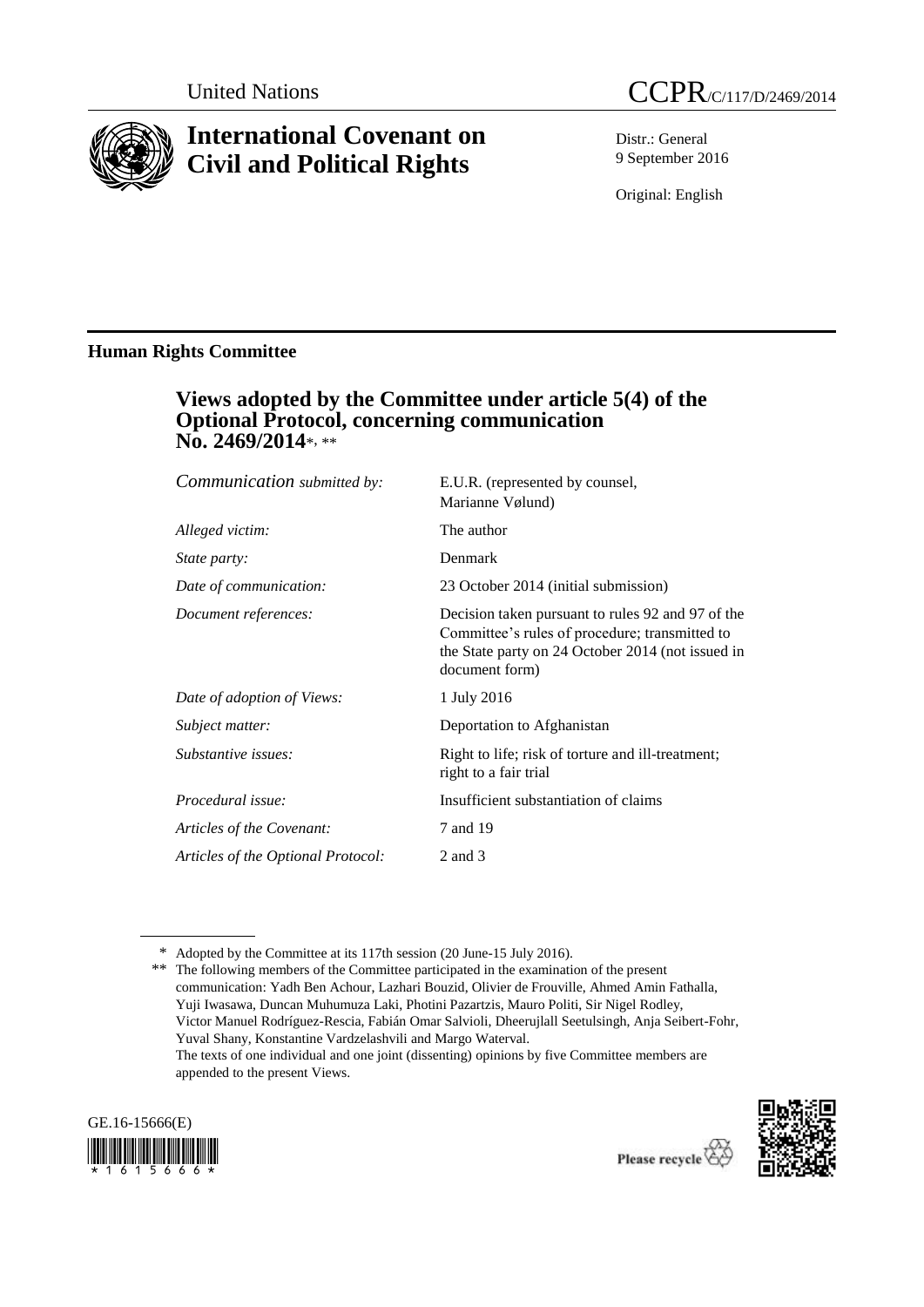1.1 The author of the communication is E.U.R., an Afghan national, ethnic Hazara and Shia Muslim, born in 1987. He claims that he faces a risk of assault and abuse by the Taliban in violation of article 7 of the Covenant if he is deported by Denmark to Afghanistan. Following the decision by the Danish refugee appeals board of 31 January 2013, the author was given seven days to leave Denmark voluntarily, which he failed to do. At the time of submitting his communication to the Committee, his deportation had been scheduled for 27 October 2014 at 2.55 p.m.<sup>1</sup> The author is represented by counsel.

1.2 On 24 October 2014, when registering the communication, and pursuant to rule 92 of its rules of procedure, the Committee, acting through its Special Rapporteur on new communications and interim measures, requested the State party not to deport the author to Afghanistan while it considers the communication.

1.3 On 24 April 2015, as part of its observations on admissibility and merits, the State party requested the Committee to review its decision to apply interim measures in the case. The Committee has maintained the interim measures in the case.

#### **The facts as presented by the author**

2.1 From early in 2009 until 2010, the author worked as bodyguard at the Maywand base in Kandahar City, for members of the United States of America police and military forces.

2.2 Early in 2010, the author started working as interpreter and was hired by the American company Mission Essential Personnel. In the beginning, he worked in Kandahar airport, but was transferred shortly after to the city of Khalat, in the province of Zabol. He started working at the Laghman base, and then for the Afghan National Police in Khalat.

2.3 The author worked as an interpreter for different American delegations until May 2011. For the last three to four months of his employment, he worked for the American intelligence service. His chief was M.W.

2.4 As part of his work as interpreter for the intelligence service, the author interpreted four conversations between M.W. and his agent/source, concerning an officer, A.M.W., who was a commander of the logistics department at the headquarters of the Afghan Army, and was affiliated with the Taliban. A.M.W. had been behind a terrorist operation that had destroyed with explosives a bridge in the city of Shafr Safa. 2 It was also mentioned that A.M.W. had been the owner of the construction company in Afghanistan that was to repair the bridge.

2.5 Shortly after interpreting that conversation, the author was approached by A.M.W., who asked the author to inform him about any conversations concerning him, as he wanted to know what would happen to him. A.M.W. told the author that, if he failed to inform him, he would kill him.<sup>3</sup>

2.6 A few weeks later, at the end of June 2011, A.M.W. was allegedly arrested by United States special forces and handed over to the Afghan authorities.

<sup>3</sup> The author declined to pass on intelligence information to A.M.W.

 $1$  The author remains in Denmark to date.

<sup>&</sup>lt;sup>2</sup> The agent/source informed that A.M.W's people had placed roadside bombs under bridges, and that the bombs had exploded when the international forces crossed the bridges. Enayat, the construction company, had made an agreement with the Afghan Army to rebuild the bridge. The owner of the company was A.M.W. The Afghan Army had not been aware that A.M.W was the owner of the construction company, but the agent had provided this information to the US intelligence service. When the bridge exploded, vehicles were destroyed and some members of US personnel were injured.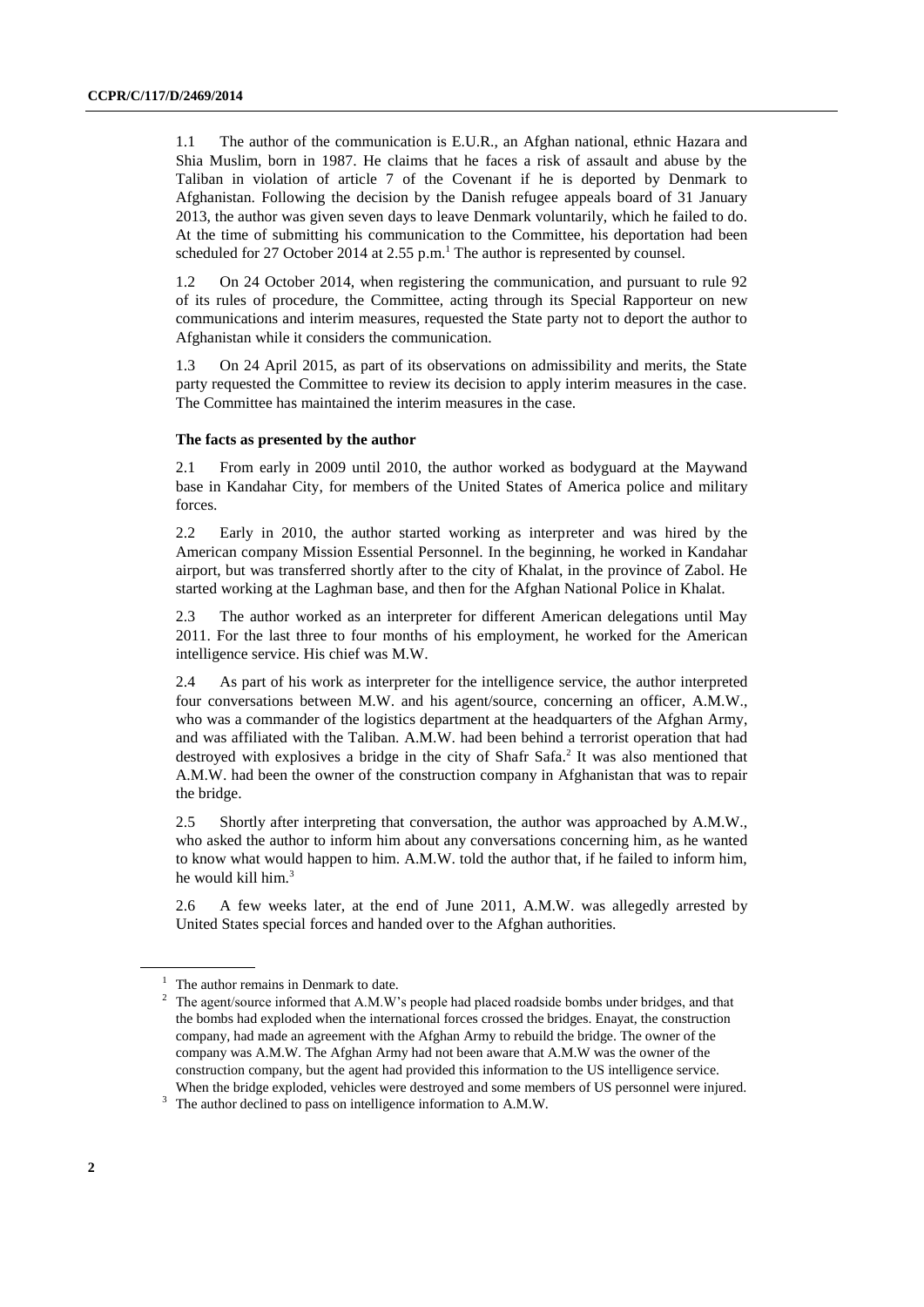2.7 The author asked for vacation to visit his sister and her husband in Kandahar. Two days after he left, he received a call from a colleague informing him that A.M.W. had been released. During his family visit, while the author and his sister were away, his brother-inlaw was killed. The victim was found dead with stab wounds and his head cut off. Neighbours had reportedly heard some men outside the house asking about an interpreter and for the author, using his first name. The author unsuccessfully tried to contact M.W. on several occasions. Two days after the funeral of his brother-in-law, the author, his sister and her children left for Iran.

2.8 The author arrived in Denmark on 27 September 2011 and applied for asylum on 30 September, on the grounds of fear of an Afghan colonel with connections to the Taliban from whom he had kept information. The immigration service rejected the application on 13 July 2012 owing to inconsistencies in dates, which had affected credibility. The refugee appeals board subsequently rejected the application on 31 January 2013. The author claims that he has exhausted domestic remedies.

2.9 The author refers to the 2012 report of the Danish immigration service on the risk to Afghan employees of western companies, especially interpreters, of assault and murder by rebel groups, including the Taliban. In that context, the author also refers to pages 34 and 35 of the Office of the United Nations High Commissioner for Refugees (UNHCR) Eligibility Guidelines for Assessing the International Protection Needs of Asylum Seekers from Afghanistan. 4

#### **The complaint**

3.1 The author invokes article 7 of the Covenant. He alleges that his brother-in-law was killed by people allegedly linked to A.M.W., who is connected to the Taliban, and fears that he himself has been persecuted by the Taliban. He fears that, if returned to Afghanistan, he would be at risk of assault or abuse from the Taliban and the local population because he worked for American forces for two years and is perceived as a traitor.

3.2 The author states that the inconsistencies in his reported dates<sup>5</sup> were due to the pressure he had felt during the interview with the immigration services and the fact that he had not been familiar with the Gregorian calendar, which had been used throughout the process, as opposed to the Afghan calendar.

3.3 Although he cannot be sure that the murder of his brother-in-law is related to the conflict with A.M.W., the author knows for sure that the individuals who attacked his brother-in-law had been searching for him. He therefore assumes that the events were related to the conflict with A.M.W., especially since they coincided with the latter's release from detention. The author believes that, if forcibly returned to Afghanistan, as a former interpreter for the American forces, he would be persecuted by the Taliban and the local population, in violation of his rights under article 7 of the Covenant.<sup>6</sup>

3.4 The author's employment as an interpreter for the coalition forces between 2009 and 2011 has been documented by letters and recommendations that were communicated to the Danish Ministry of Foreign Affairs.

<sup>4</sup> Available from www.refworld.org/docid/570f96564.html.

<sup>5</sup> The author stated that A.M.W. had been arrested in June, whereas it had in fact been in May, and that he had left on vacation in July 2011, instead of June.

<sup>6</sup> The author refers to page 35 of the UNHCR Eligibility Guidelines for Assessing the International Protection Needs of Asylum Seekers from Afghanistan, which states that "Anti-Government elements have reportedly threatened and attacked Afghan civilians who work for international military forces as drivers and interpreters or in other civilian capacities".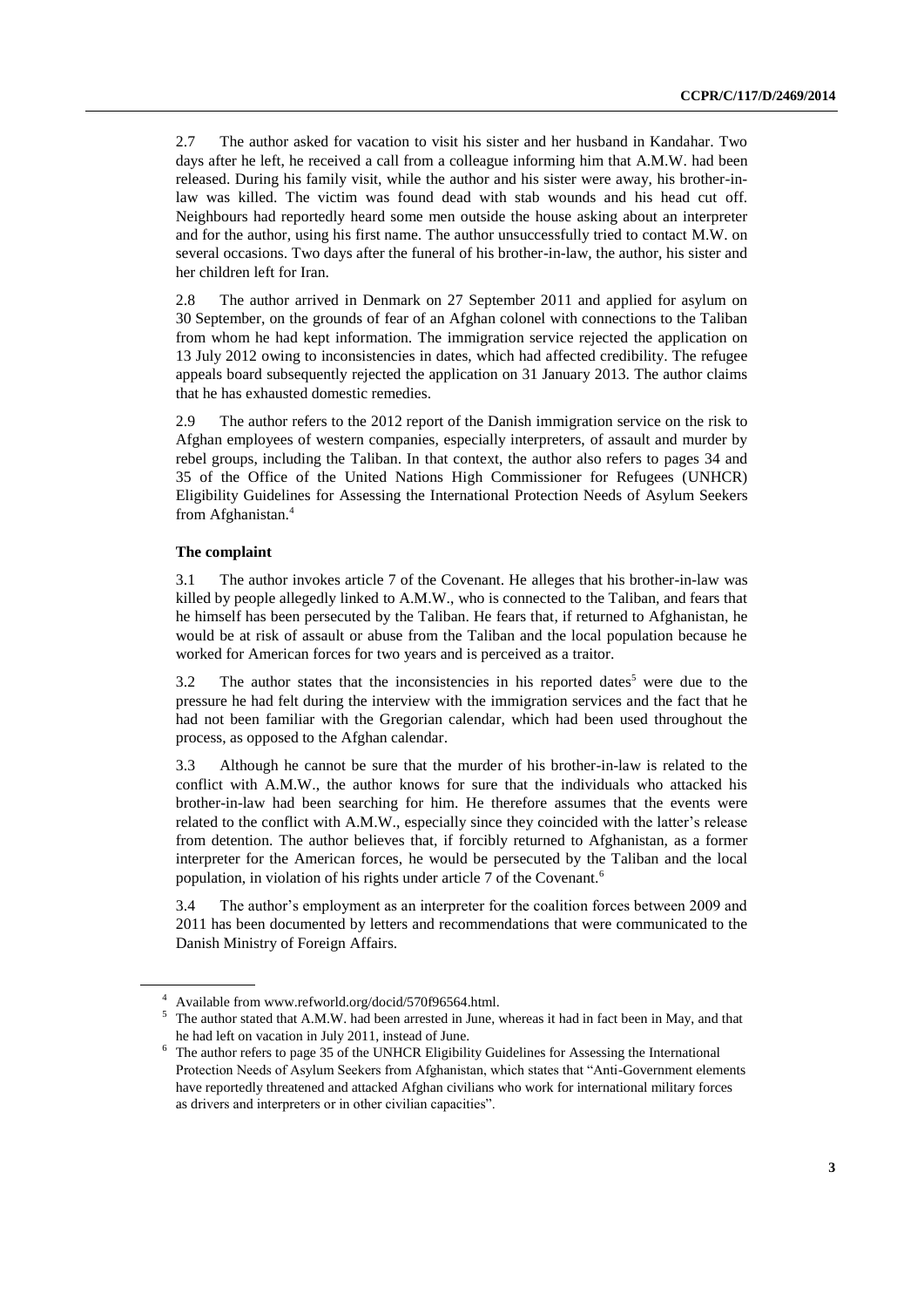3.5 The author also complains about the violation of his rights under article 19 of the Covenant, on the grounds that his work as interpreter, which is a manifestation of his freedom of speech, is seen by the Taliban as treason. As a result of his deportation to Afghanistan, he would be deprived of that right.

#### **State party's observations on admissibility and merits**

4.1 On 24 April 2015, the State party submitted observations on the admissibility and merits of the communication. The State party considers that the author has failed to substantiate the risk of irreparable harm as a consequence of his forced return to Afghanistan and for the same reasons considers the communication inadmissible as manifestly ill-founded owing to a lack of substantiation.

4.2 The State party explains that its obligations under articles 6 and 7 of the Covenant are reflected in paragraph 7 (2) of the Aliens Act, under which a residence permit will be issued to an alien upon application if the alien is at risk of the death penalty or being subjected to torture or inhuman or degrading treatment or punishment in the event of return to his or her country of origin. According to its practice, the refugee appeals board will generally consider the conditions for issuing a residence permit under section 7 (2) of the Aliens Act to be met when there are specific and individual factors substantiating that the asylum seeker would be exposed to a real risk of the death penalty or of being subjected to torture or to inhumane or degrading treatment or punishment in case of return to his or her country of origin.

4.3 With respect to the assessment of evidence, it is incumbent on an asylum seeker to substantiate that the conditions to be granted asylum are met. The assessment of evidence performed by the refugee appeals board is not governed by specific rules of evidence. It is based on an overall assessment of the asylum seeker's statements and demeanour during the board's hearing, in combination with other information in the case, including the board's background material on the applicant's country of origin. In the adjudication of the case, the board will seek to determine what findings of fact it should make, based on evidence. If the asylum seeker's statements appear coherent and consistent, the board will normally accept them as facts. In cases where the asylum seeker's statements throughout the proceedings are characterized by inconsistencies, changing statements, expansions or omissions, the board will seek to clarify the reasons. However, inconsistent statements by the asylum seeker about crucial parts of his or her grounds for seeking asylum may weaken his or her credibility. If in doubt about the applicant's credibility, the board will always assess to what extent the principle of the benefit of the doubt should be applied.

4.4 In the present case, the State party recalls that, on 13 July 2012, the Danish immigration service rejected the author's asylum application and, on 31 January 2013, the refugee appeals board upheld that decision. On 13 May 2013, the author's counsel requested the reopening of the asylum proceedings. That request was denied on 25 February 2014, on the grounds that the author had been recorded as having failed to appear in the asylum centre.

4.5 On 13 October 2014, the Danish National Police informed the refugee appeals board that the author had been detained, and the board agreed to reconsider the reopening of the asylum proceedings on the basis of the author's previous request. On 2 March 2015, the board refused to reopen the asylum procedure. The board found no basis for reopening the case, nor any basis for extending the time limit for the author's departure.

4.6 The State party recalls that, as his asylum grounds, the author had referred to his fear of being killed by a local colonel affiliated with the Taliban in case of his return to Afghanistan because he had withheld information from him. In connection with his employment with the private company Mission Essential Personnel, the applicant had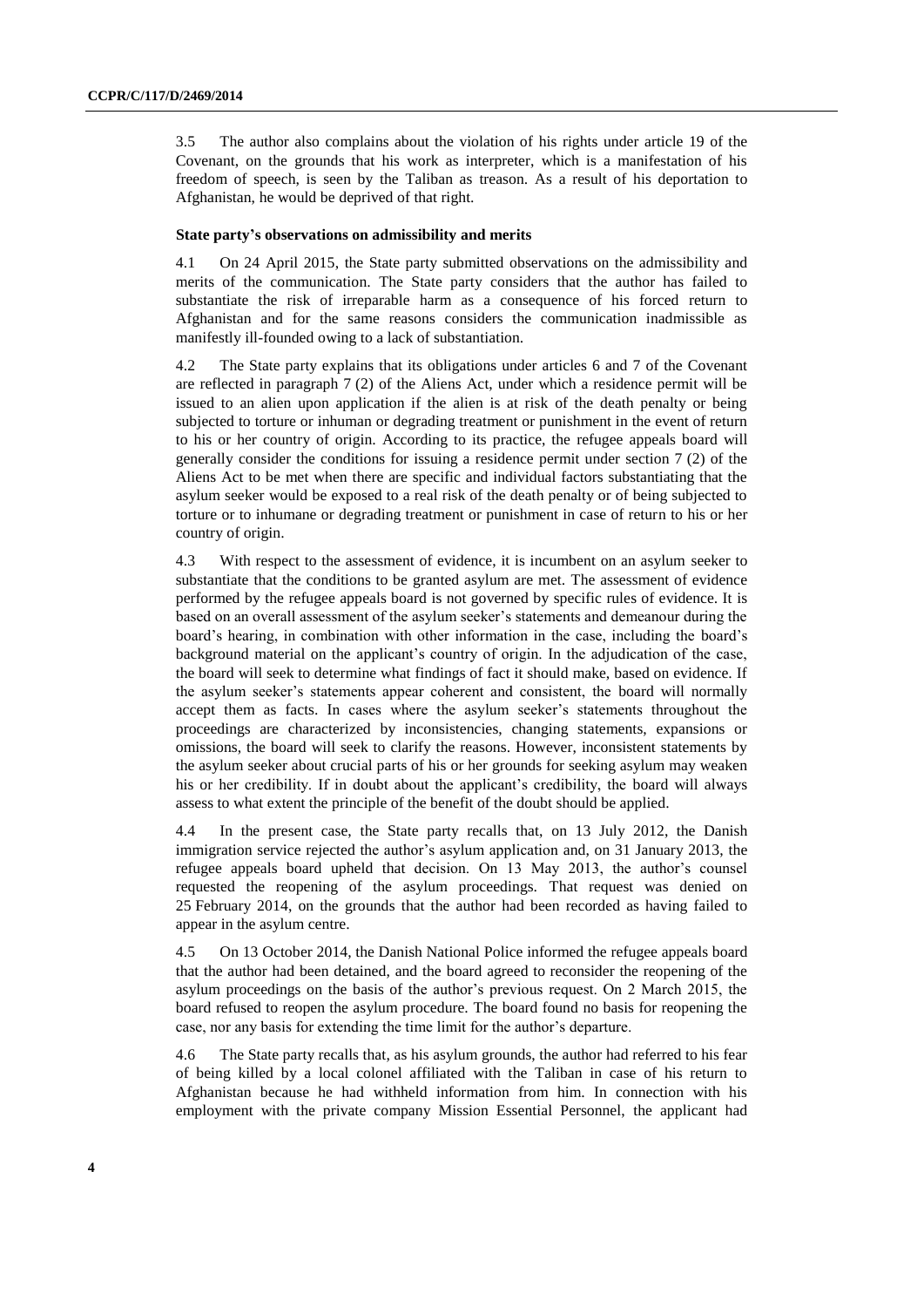interpreted for United States forces in Afghanistan and, as a result, had obtained intelligence information. In that connection, the applicant had become aware that the colonel had been suspected of collaborating with the Taliban. In a specific incident in June 2011, the colonel in question had contacted the applicant and had threatened to kill him if he did not pass on the intelligence information. The applicant had declined to pass on the information and the colonel had been arrested by American forces four or five days later. In July 2011, the applicant had learned that the colonel had been released. The applicant's brother-in-law had been killed the same day by persons unknown to the applicant. Those persons had asked as to the whereabouts of the applicant.

4.7 The refugee appeals board accepted as a fact that the author had acted as an interpreter for international security forces, but determined that, viewed in isolation, this did not form a basis for asylum. The board rejected the author's account of his alleged conflict with A.M.W. and his statement that his brother-in-law had been killed because of the author's conflict with the A.M.W. The board further determined that the author had made inconsistent statements on significant circumstances, including his attempts to establish contact with the American intelligence officer M.W. and the date on which he had learned about the imminent arrest of A.M.W. The author has persistently stated that the A.M.W. was arrested at the end of June 2011 and that he (the author) went on vacation with his sister in Kandahar at the beginning of July 2011.

4.8 The refugee appeals board deemed the author not to be credible as, in response to a query from the Ministry of Foreign Affairs, Mission Essential Personnel had stated on 12 June 2012 that the author's last day at work had been 1 May 2011, and that he had resigned from his position for family reasons. The board also found that the killing of the author's brother-in-law had not had been sufficiently substantiated as related to the applicant's conflict with A.M.W. Against that background, the board upheld the decision of 13 July 2012 of the Danish immigration service to refuse asylum to the author.

4.9 The refugee appeals board questioned a document produced by the author emanating from the police authorities in the Kandahar province that had confirmed that the author's brother-in-law had been killed because terrorists had been looking for the author. The board first noted that, owing to its form and contents, the document appeared to have been fabricated for the occasion. The board also found it conspicuous that, after having been refused asylum by the board, the author had contacted a lawyer who had requested, on his behalf, that the police investigate a killing that had taken place in 2011. No explanation was provided as to why the alleged killing of the brother-in-law had not previously been reported to the authorities. The State party notes the board's observation that it is possible to purchase all kinds of forged documents in Afghanistan.

4.10 The State party further recalls that the refugee appeals board questioned the production by the author of a statement from a major J.S. The board wondered why a statement had not instead been produced from M.W., to whom he author had referred several times and who was allegedly his main contact person. The letter of recommendation from J.S. stated that the author had worked as an interpreter for international security forces at Qalat police headquarters in Zabul from 1 July 2010 to 31 May 2011. During the interview conducted on 13 January 2012 by the Danish immigration service, the author had stated that he had started working for the intelligence service around March 2011 and therefore no longer worked with J.S. Therefore, it seems peculiar that J.S. should be able to confirm that the author had been employed until 31 May 2011 as the author no longer worked for him at that time. For the above reasons, the board did not give any evidentiary value to the statement, which was considered fabricated for the occasion.

4.11 The refugee appeals board further noted that the author had provided inconsistent statements on the period of his employment with Mission Essential Personnel. In his asylum registration report of 30 September 2011, the author had stated that his employment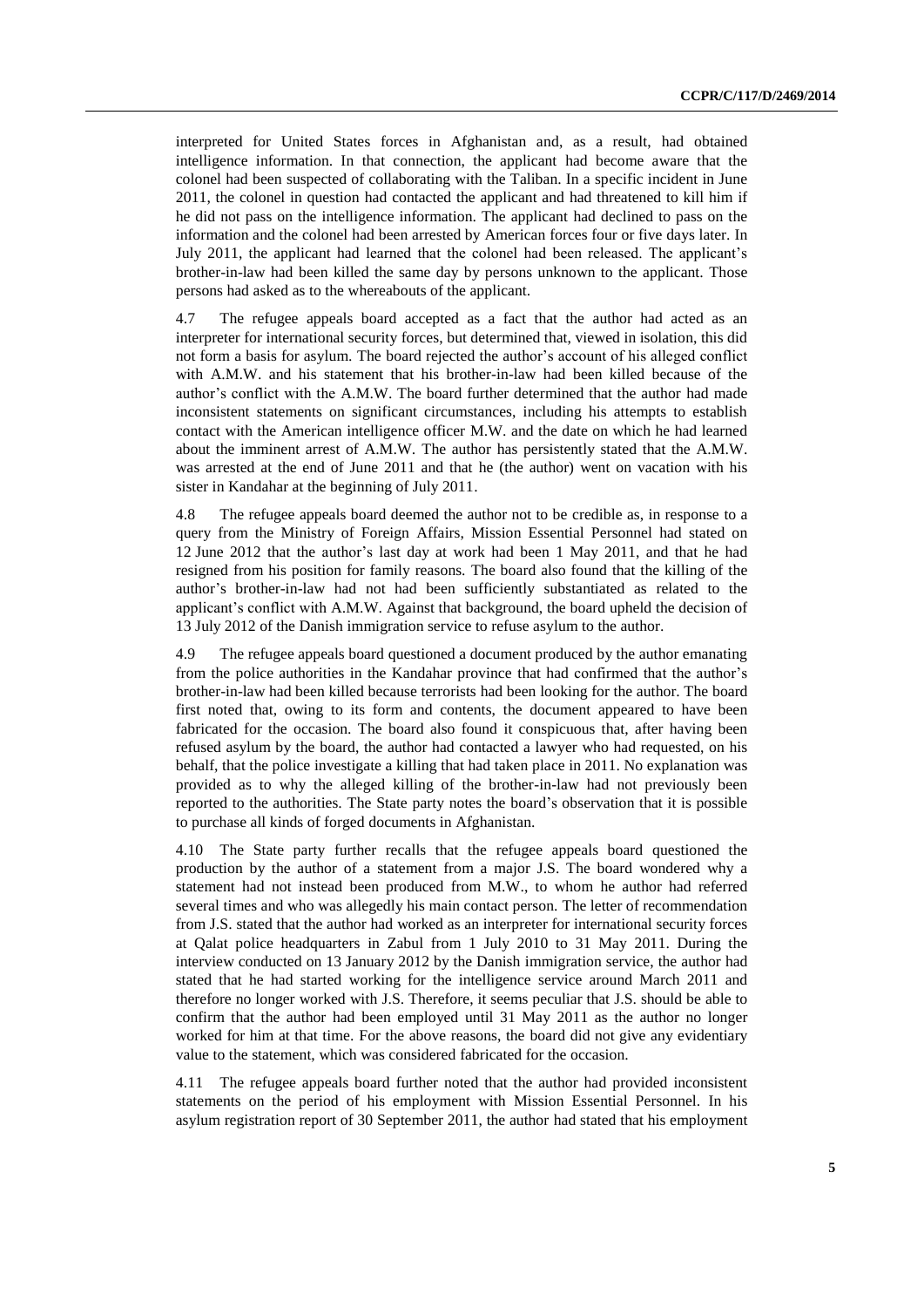had started at the end of 2009, about one year after his return from Pakistan. On the same occasion, he had declared that he had worked as an interpreter for one year and four or five months. As regards the period of his employment, he had reported that he had worked as an interpreter from 2010 to 5 May 2011.

4.12 During his asylum interview conducted by the Danish immigration service on 13 January 2012, the author had stated that he had applied for a job with Mission Essential Personnel around the beginning of January 2010 and that he had worked there until his departure at the beginning of July 2011, without resigning from his position at any time.

4.13 During his hearing before the refugee appeals board on 23 January 2013, the author stated that his employment with Mission Essential Personnel had started in 2010, that he had acted as an interpreter at a meeting between M.W. and A.M.W. in June 2011, and that he had gone on vacation to Kandahar in June 2011 after receiving a threat from A.M.W. The vacation had been ordered by Mission Essential Personnel as interpreters were ordered to go on vacation after three months' employment. However, the letter of recommendation from J.S. indicates that the author had worked as an interpreter for international security forces from 1 May 2010 to 31 May 2011.

4.14 In the author's request for reopening of proceedings on 23 October 2014, he stated that he had worked for Mission Essential Personnel between 2010 and May 2011. However, the author did not return after his vacation in June 2011.

4.15 During his asylum interview conducted by the Danish immigration service on 13 January 2012, the author made three different statements on the date on which he had become aware of the arrest of A.M.W. Following an overall assessment, the refugee appeals board determined that the author had failed to provide a credible statement on his grounds for asylum and that he had failed to render probable that, if returned to Afghanistan, he would be at a real risk of persecution or abuse falling within section 7 of the Aliens Act.

4.16 The State party observes that the author's allegations before the Committee are largely identical to those presented in his request for reopening of proceedings submitted to the refugee appeals board on 23 October 2014.

4.17 According to the State party, the author has failed to establish a prima facie case for the purpose of his communication under article 7 of the Covenant. It has not been established that there are substantial grounds for believing that he would be in danger of being subjected to torture or to other cruel, inhuman or degrading treatment or punishment if returned to Afghanistan.

4.18 With respect to his allegations concerning article 19 of the Covenant, the State party observes that the author is seeking to apply the obligations with regard to that article in an extraterritorial manner, as his claims do not rest on any treatment that he has suffered in Denmark or in an area where Danish authorities are in effective control or owing to the conduct of Danish authorities. Accordingly, the State party submits that the Committee lacks jurisdiction over this alleged violation in respect of Denmark and that this part of the communication is thus inadmissible *ratione loci* and *ratione materiae*, and is incompatible with the provisions of the Covenant.

4.19 Should the Committee find the author's communication admissible, the Government submits that the author has not sufficiently established that it would constitute a violation of article 7 of the Covenant to return him to Afghanistan, on account of his lack of credibility with respect to several crucial elements of his asylum application.

4.20 The State party further refers to reports included as background information available to the refugee appeals board and forming the basis of its decision, including the UNHCR International Protection Needs of Asylum Seekers from Afghanistan and the 2012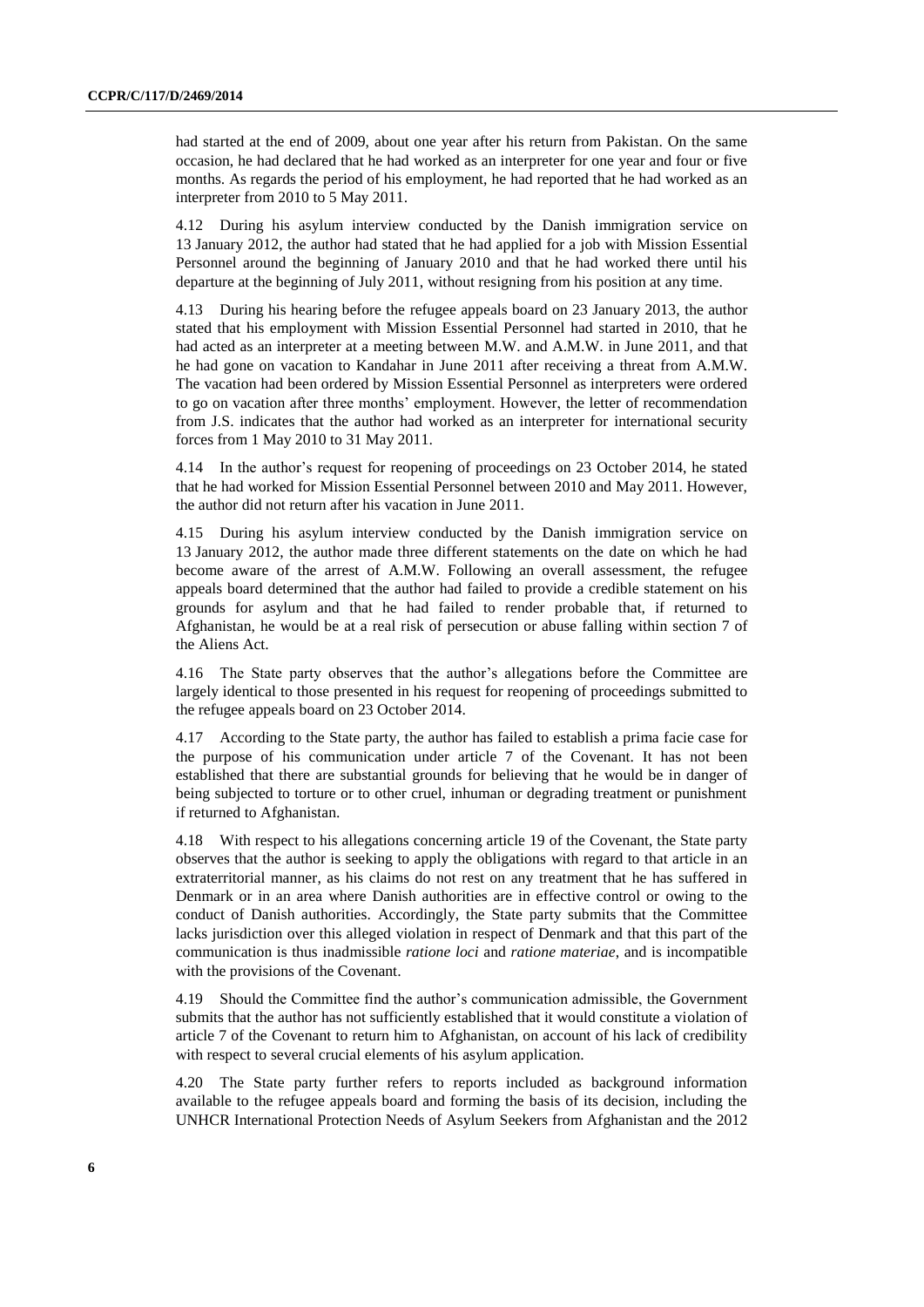report of the Danish immigration service fact-finding mission to Kabul entitled "Afghanistan – Country of Origin Information for Use in the Asylum Determination Process".<sup>7</sup> On the basis of that documentation, it appears that the decisive factor is whether, following an assessment of the information in the specific case in conjunction with the current background information, it is found that the relevant person would be at a specific and individual risk of persecution in case of his return to Afghanistan.

4.21 The State party also refers to the judgment of 9 March 2013 of the European Court of Human Rights in *H. and B. v. the United Kingdom* (applications Nos. 70073/10 and  $44539/11$ <sup>8</sup>, which concerned, inter alia, an Afghan national who had previously been employed as an interpreter for United States forces in Afghanistan. In that judgment, the Court rejected that the applicant would not be safe in Kabul because of his profile and the security situation there. It not convinced that the second applicant would be at risk in Kabul solely because of his previous work as an interpreter for the United States forces, and stated that it must instead examine the individual circumstances of his case, the nature of his connections and his profile.

4.22 In the present case, the State party reiterates the refugee appeals board's findings that the author had made inconsistent statements on several crucial elements of his grounds for asylum, and that he was trying to use the Committee as an appellate body and have the Committee reassess the factual circumstances relied upon in support of his claim for asylum. The Government submits that the Committee must give considerable weight to the findings of facts made by the board, which is better placed to assess the factual circumstances in the author's case. The State party concludes by reiterating that the author has failed to establish a prima facie case for the purpose of admissibility of his communication under articles 7 and 19 of the Covenant, and that it should be rejected as inadmissible. Should the Committee find the communication admissible, the Government further submits that it has not been established that there are substantial grounds for believing that it would constitute a violation of article 7 of the Covenant to return the author to Afghanistan.

#### **Author's comments on the State party's observations**

5.1 On 3 July 2015, the author submitted his comments to the State party's observations. He notes that, since he has been in Denmark, he has applied for a United States "special immigrant visa" using the pro bono legal counsel of an American law firm in partnership with the Iraqi Refugee Assistance Project, which provides legal representation for Iraqis and Afghans who at risk as a result of their work as interpreters with the United States military. The author annexes a letter dated 23 June 2015 from the law firm, which describes the author's application process for a special immigrant visa, and notes that his legal counsels in the United States have repeatedly attempted to contact one supervisor, M.W., but have been unsuccessful so far. This may be due to his involvement in intelligence matters, which require personnel to change their contact information frequently. The firm also managed to collect statements from two interpreters who worked at the same base as the author. The author tried several times to contact M.W., without success. He therefore rejects the refugee appeals board's determination that no explanation has been offered as to why a statement was produced from a commanding officer but not from M.W., to whom the author had referred several times and who was allegedly his main contact person.

5.2 With respect to the State party's assertion endorsing the refugee appeals board's conclusion that it seems strange and not very likely that the police would confirm in writing

<sup>7</sup> Available from www.refworld.org/docid/505af0352.html.

<sup>8</sup> Available from www.refworld.org/docid/5165b6764.html.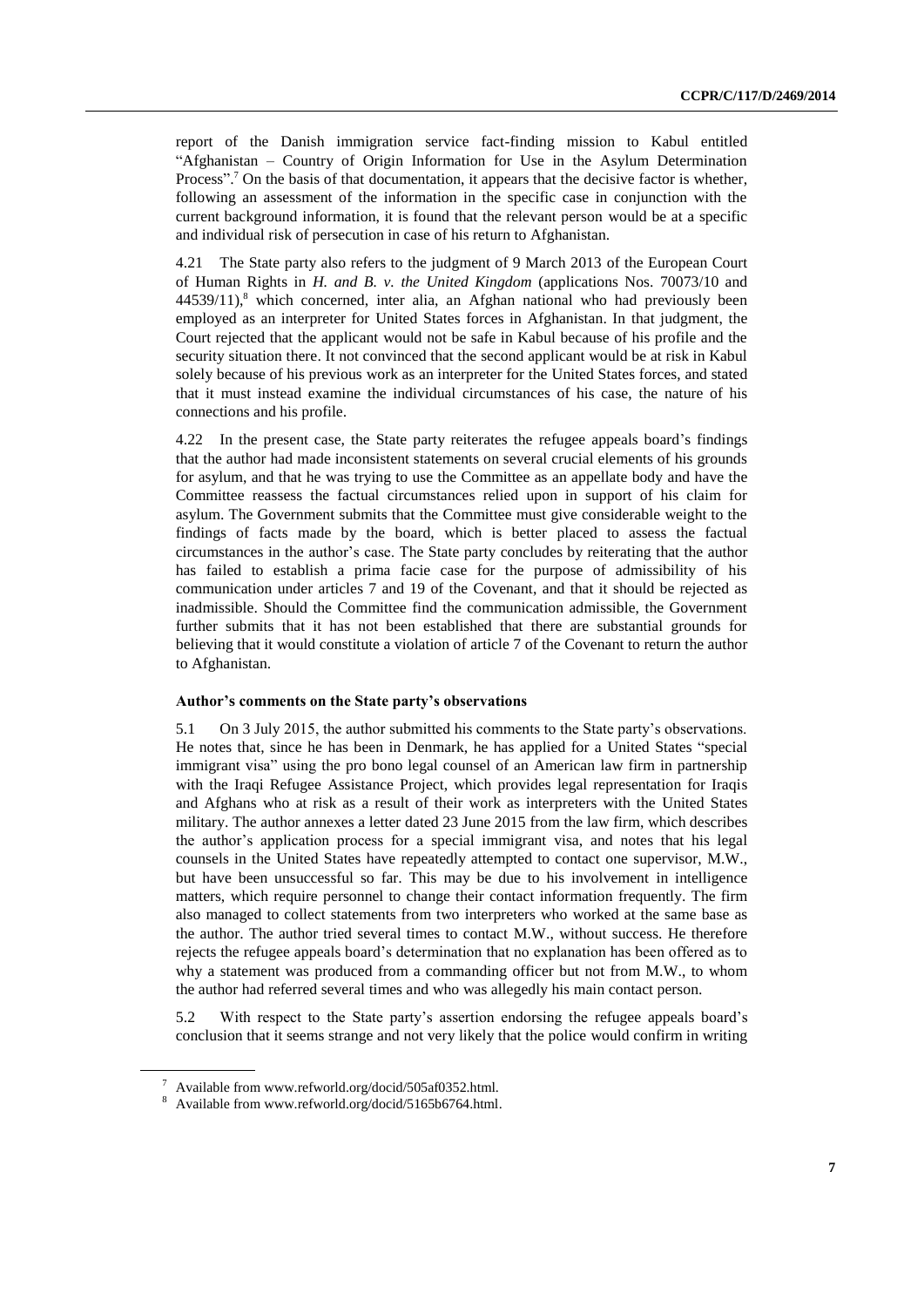that the author's brother-in-law had been killed by terrorists because of the author, the author reiterates his previous statement and attaches the original police report in the Dari language, as well as Danish and English translations. He further refers to page 35 of the UNHCR report entitled "Beyond proof: Credibility Assessment in European Union Asylum Systems", $9$  which states that a finding of implausibility must be based on reasonably drawn objectively justifiable inferences, and that the examiner should not speculate on how events could have or should have unfolded or how the applicant or a third party ought to have behaved. The author notes that, in any event, whether or not his brother-in-law was killed because of the author's conflict with A.M.W. is not the key issue in the case. It is impossible for the author or the Kandahar police to establish and fully document the circumstances of the killing of the author's brother-in-law. However, it cannot be excluded that he was killed as an act of retaliation for the author's work as an interpreter. The most important element is the question of the risk faced by the author upon return.

5.3 Concerning the issue of dates, the author recalls that he worked with the Afghan police from the beginning of 2009 until the beginning of 2010. He was later employed by Mission Essential Personnel, which establishes contracts between interpreters and companies, in this case the United States and international security forces. In other words, the author was employed with Mission Essential Personnel but on contract with the United States and international security forces from the beginning of 2010 until May 2011.

5.4 The author worked in three different teams: first in Laghman camp, then after six months he joined a team at the Qalat police headquarters, under the leadership of J.S., and finally after a further two months the author was informed that he should interpret for the intelligence service, under M.W.

5.5 The State party has relied on the refugee appeals board's decision of 2 March 2015 to challenge the author's credibility with respect to dates. In particular, it has referred to a letter of recommendation from J.S., which stated that the author had worked as an interpreter for international security forces at Qalat police headquarters in Zabul from 1 July 2010 to 31 May 2011. The board also relied on the author's interview of 13 January 2012 before the Danish immigration service, during which the author claimed he had started working for the intelligence service around March 2011 and therefore then no longer worked with J.S.

5.6 The author submits that he correctly asserted before the Danish immigration service that he had started working for the intelligence service around March 2011. He did not mention that he no longer worked with J.S., and that was simply the conclusion of the refugee appeals board. In fact, J.S. was the head officer of all troops at the Qalat police headquarters in Zabul, including the intelligence service. The author worked under different supervisors, but worked at Qalat police headquarters from July 2010 until May 2011.

5.7 The undated letter of recommendation from J.S., which states that the author worked for international security forces from 1 July 2010 to 31 May 2011, was written as a recommendation letter to the interpreters who needed one when applying for a special immigrant visa to the United States. It is not meant to provide an employment record with precise start and end dates. The letter was probably a standard one, in which J.S. only changed names and regiments for each interpreter in need of a recommendation letter.

5.8 The author also includes a letter of recommendation dated 29 January 2015, drafted by J.A., which states that J.A had been the author's immediate supervisor from 15 July 2010 to 20 May 2011, during which time the author had worked as his "trusted and personal linguist in Police headquarters" while J.A served with the Afghan National Police

<sup>9</sup> Available from www.refworld.org/docid/519b1fb54.html.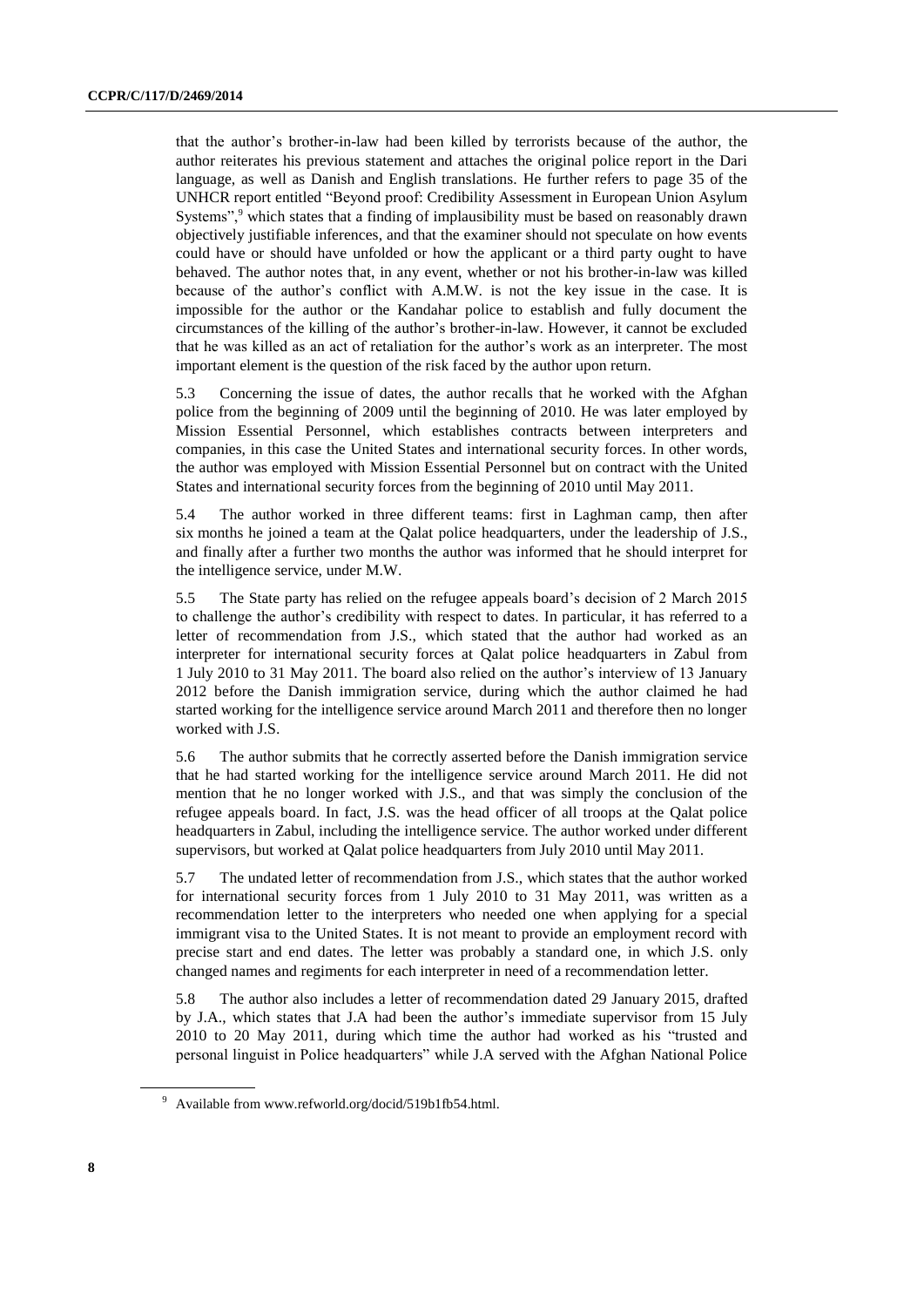in Zabul. The letter further states that, as a result of his service to the United States army, the author faced a constant threat while in Afghanistan and would be in danger from individuals and groups opposed to the United States presence if returned.

5.9 The also author refers to an e-mail dated 24 June 2015 from S.B., one of the pro bono lawyers providing the author with legal counsel for his special immigrant visa. Having worked for the United States military, S.B. confirms that, there is nothing unusual about such date discrepancies, and that awards and letters of appreciation are not intended to be formal records of employment, and often reflect the dates that particular units were present rather than the precise dates that the interpreter started or ended working. He also states that it is not surprising that the author would continue to work with J.S.'s unit even as he assisted others in the intelligence service.

5.10 The author explains that, by mistake, he mentioned June and July instead of May and June. The only remaining question is whether he ended his work on 1 May, 31 May or another date in May 2011. The author does not remember the exact dates, but states that he went on vacation in Kandahar at the end of May 2011. He then left Kandahar in the middle of June and was on his way back with his sister and her children at the end of June/beginning of July 2011, when he left Afghanistan.

5.11 However, the author submits that the essential matter is not the precise date when he officially terminated his contract as interpreter with the United States forces, but rather the fact that he had acted as such for almost a year and a half, during which time he had a conflict with A.M.W., a powerful colonel and owner of construction companies.<sup>10</sup>

5.12 The author adds that all employees with contracts with international forces are at high risk of assault and murder from rebel groups, including the Taliban. Interpreters are at particular risk as they are seen as "the eyes of the Americans".

#### **State party's further observations**

6.1 On 24 February 2016, the State party reiterated its previous submission. It recalled that the refugee appeals board had accepted as a fact that the author had worked as an interpreter for the American forces, including that the author had interpreted conversations with A.M.W. However, the board did not accept the author's allegation that he had experienced subsequent conflicts with A.M.W. as the board found that the author had made non-credible and inconsistent statements in this respect. The State party adds that the board thoroughly examined each of the author's claims, and particularly analysed the threats allegedly received by the author in Afghanistan, and had found them to be inconsistent and implausible on several grounds.

6.2 The State party adds that the statements from two interpreters in support of the author cannot be considered to provide first-hand information about the alleged conflict of the author with A.M.W., but merely confirm that a powerful person named A.M.W. operated in the area, which has not been dismissed by the refugee appeals board.

6.3 The State party maintains that the author has failed to establish a prima facie case for the purpose of admissibility of his communication under articles 7 and 19 of the Covenant, and that the communication is therefore manifestly ill-founded and should be considered inadmissible. Should the Committee find the communication admissible, the State party maintains that it has not been established that there are substantial grounds for believing

<sup>&</sup>lt;sup>10</sup> The author annexed the testimony of two of his colleagues/interpreters, who provided information on the author.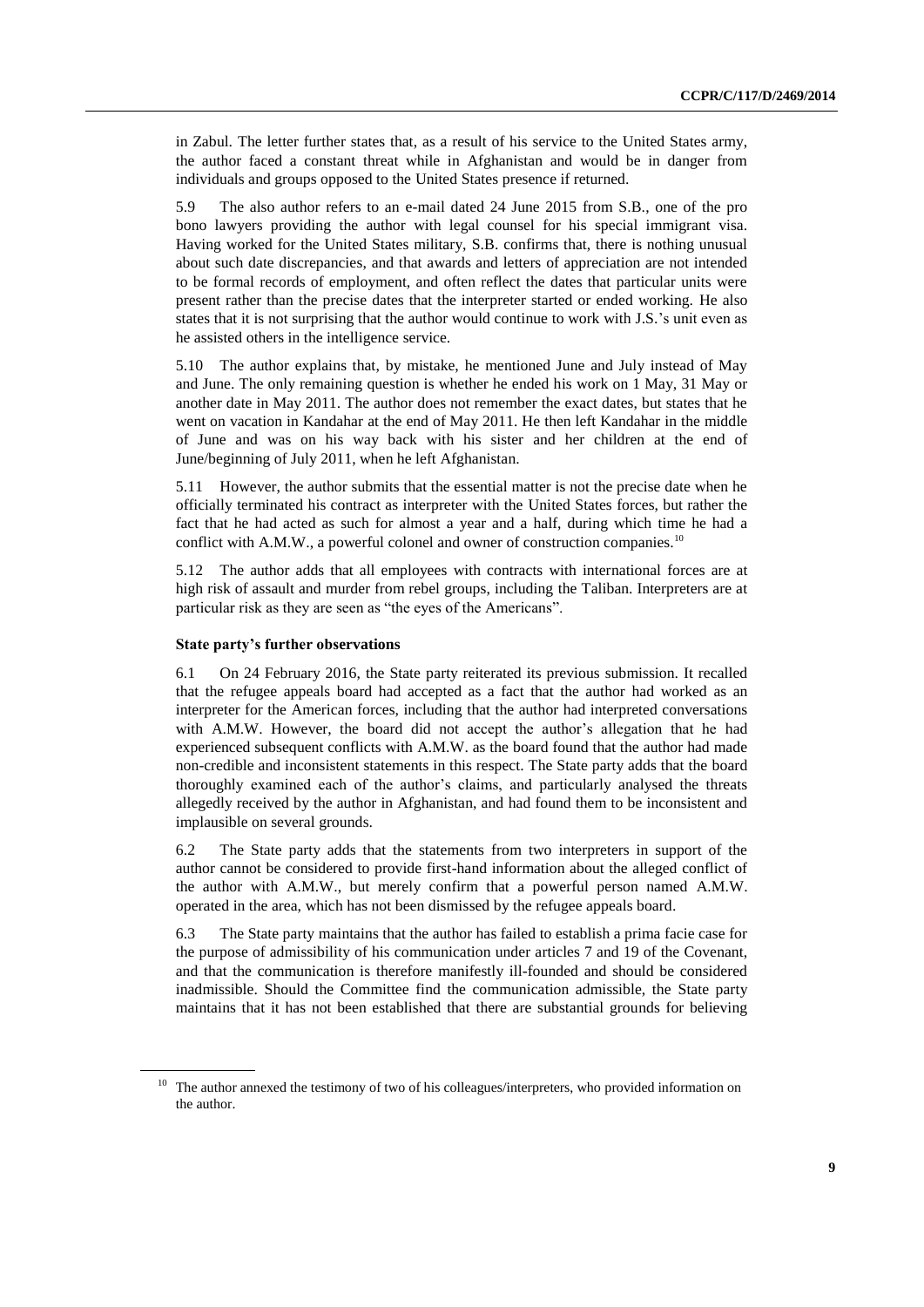that it would constitute a violation of article 7 of the Covenant to return the author to Afghanistan.

#### **Author's additional comments**

7.1 On 28 April 2016, the author submitted that the State party relied solely on a correspondence dated 12 June 2012, received by the Danish Ministry of Foreign Affairs from Mission Essential Personnel, which stated that the author had worked from April 2010 to 1 May 2011, and that he had resigned from his position for family reasons.

7.2 In August 2015, the author's counsel contacted Mission Essential Personnel, which confirmed that the author had never formally given the company his formal resignation, but had only orally given the "point of contact" of his resignation, which was then notified to Mission Essential Personnel.<sup>11</sup>

7.3 The author adds that he had left his job and Afghanistan without informing anyone. During his interview with the Danish immigration service on 11 July 2012, he stated that an Afghan colleague of his, the head of interpreting, might have stated that the author had resigned for family reasons, so as not to jeopardize his possible resumption of duties, and that this reason had later been retained as the official reason for his resignation. The fact that the author resigned and left the country without telling anyone is further confirmed in an e-mail sent to the author by M.W., dated 15 January 2013, which states: "since you had your vacation in June, you disappeared".<sup>12</sup>

7.4 The author agrees that there are discrepancies in dates: in the letter from J.S., it is stated that the author acted as an interpreter for international security forces at Qalat police headquarters in Zabul from 1 July 2010 to 31 May 2011; in the consultation response of 12 June from Mission Essential Personnel, received by the Danish Ministry of Foreign Affairs, the author is reported to have worked from April 2010 to 1 May 2011; finally, in the letter produced by S.B. — the author's legal counsel in the United States — received from J.A., it appears that J.A was the author's supervisor from 15 July 2010 to 20 May 2011. Consequently, according to the author, such discrepancies support the fact that there is no precise date for his resignation, as there was no official resignation.

7.5 However, the author notes that the main reason for the rejection of his claims is precisely the discrepancies in the dates for his resignation, although the refugee appeals board accepted for a fact that the author acted as interpreter for the United States forces in Afghanistan. The author reiterates that, by upholding the denial of his asylum claim, the State party has put at great risk his right to life and his right not to be exposed to acts of torture or other degrading treatment if he were returned to Afghanistan.

#### **Issues and proceedings before the Committee**

#### *Consideration of admissibility*

8.1 Before considering any claims contained in a communication, the Human Rights Committee must, in accordance with rule 93 of its rules of procedure, decide whether or not it is admissible under the Optional Protocol to the Covenant.

8.2 The Committee has ascertained, as required under article 5 (2) (a) of the Optional Protocol, that the same matter is not being examined under another procedure of international investigation or settlement. The Committee notes that it is undisputed that the

<sup>&</sup>lt;sup>11</sup> The author annexes the relevant e-mail exchange his counsel had with Mission Essential Personnel in this respect between 13 and 19 August 2015.

<sup>&</sup>lt;sup>12</sup> The author annexes this exchange.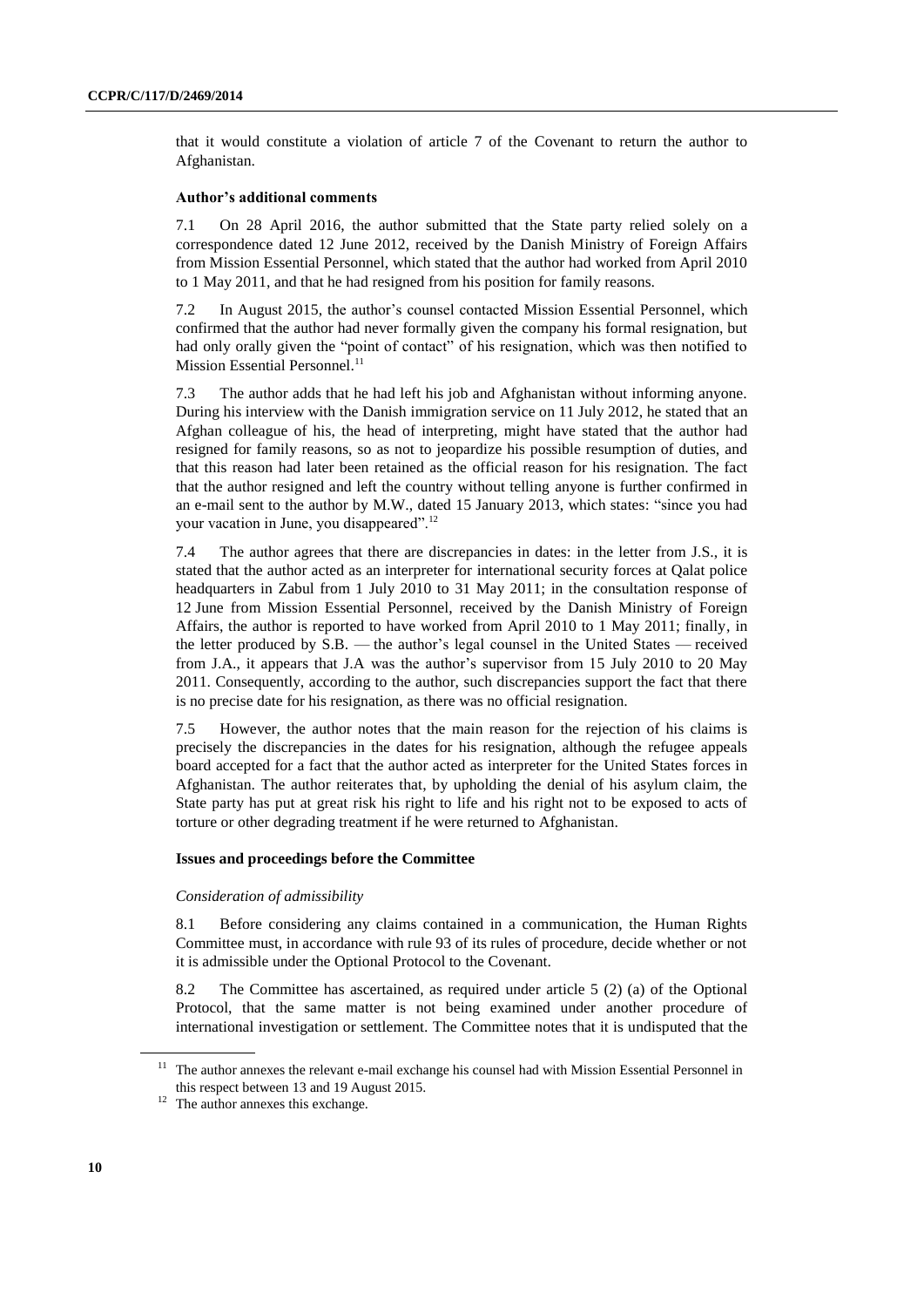author has exhausted all available domestic remedies, as required by article 5 (2) (b) of the Optional Protocol.

8.3 The Committee takes note of the author's claim that, as an interpreter, which implies a manifestation of his right to freedom of expression, his rights under article 19 would be breached if he was removed to Afghanistan. In that connection, the Committee notes that the State party has argued that the author's claim under article 19 is inadmissible *ratione loci* and *ratione materiae*. The Committee recalls that article 2 of the Covenant imposes an obligation upon States Parties not to deport a person from their territory where there are substantial grounds for believing that there is a real risk of irreparable harm*,* such as that contemplated by articles 6 and 7 of the Covenant, in the country to which removal is to be effected.<sup>13</sup> Accordingly, to the extent that the author's allegations of a violation of article 19 rely on consequences that he would allegedly suffer if returned to Afghanistan, and that article 19 does not have extraterritorial application, the Committee considers that this part of the author's complaint is incompatible *ratione materiae* with the provisions of the Covenant and declares it inadmissible under article 3 of the Optional Protocol.

8.4 The Committee notes the State party's argument that the author's claims with respect to article 7 of the Covenant should be held inadmissible owing to insufficient substantiation, as the author "has failed to establish a prima facie case for the purpose of admissibility of his communication". At the same time, however, the Committee notes the author's detailed claims regarding the existing risks for him if deported to Afghanistan due to his past work as an interpreter in favour of the United States forces in Afghanistan for close to two years, including with United States intelligence. The Committee further notes the author's allegations that, because of his work with United States intelligence, he had a conflict with a powerful local officer and entrepreneur affiliated with the Taliban, who may be involved in the murder of his brother-in-law. The author has claimed that those elements provide substantial grounds for believing that he would be in danger of being subjected to torture or to cruel, inhuman or degrading treatment or punishment if returned to Afghanistan. The Committee is therefore of the opinion that, for the purposes of admissibility, the author has sufficiently substantiated his allegations under article 7 of the Covenant.

8.5 In the light of the above, the Committee considers that the communication is admissible, insofar as it raises issues under article 7 of the Covenant, and proceeds with its examination on the merits.

#### *Consideration of the merits*

9.1 The Committee has considered the present communication in the light of all the information made available to it by the parties, as required under article  $5(1)$  of the Optional Protocol.

9.2 The issue before the Committee is whether the removal of the author to Afghanistan would amount to a violation by the State party of its obligations under article 7 of the Covenant.

9.3 The Committee recalls its general comment No. 31 (2004) on the nature of the general legal obligation imposed on States parties to the Covenant, in which it refers to the obligation of States parties not to extradite, deport, expel or otherwise remove a person from their territory when there are substantial grounds for believing that there is a real risk

<sup>&</sup>lt;sup>13</sup> See General comment No. 31 (2004) on the nature of the general legal obligation imposed on States parties to the Covenant, para. 12.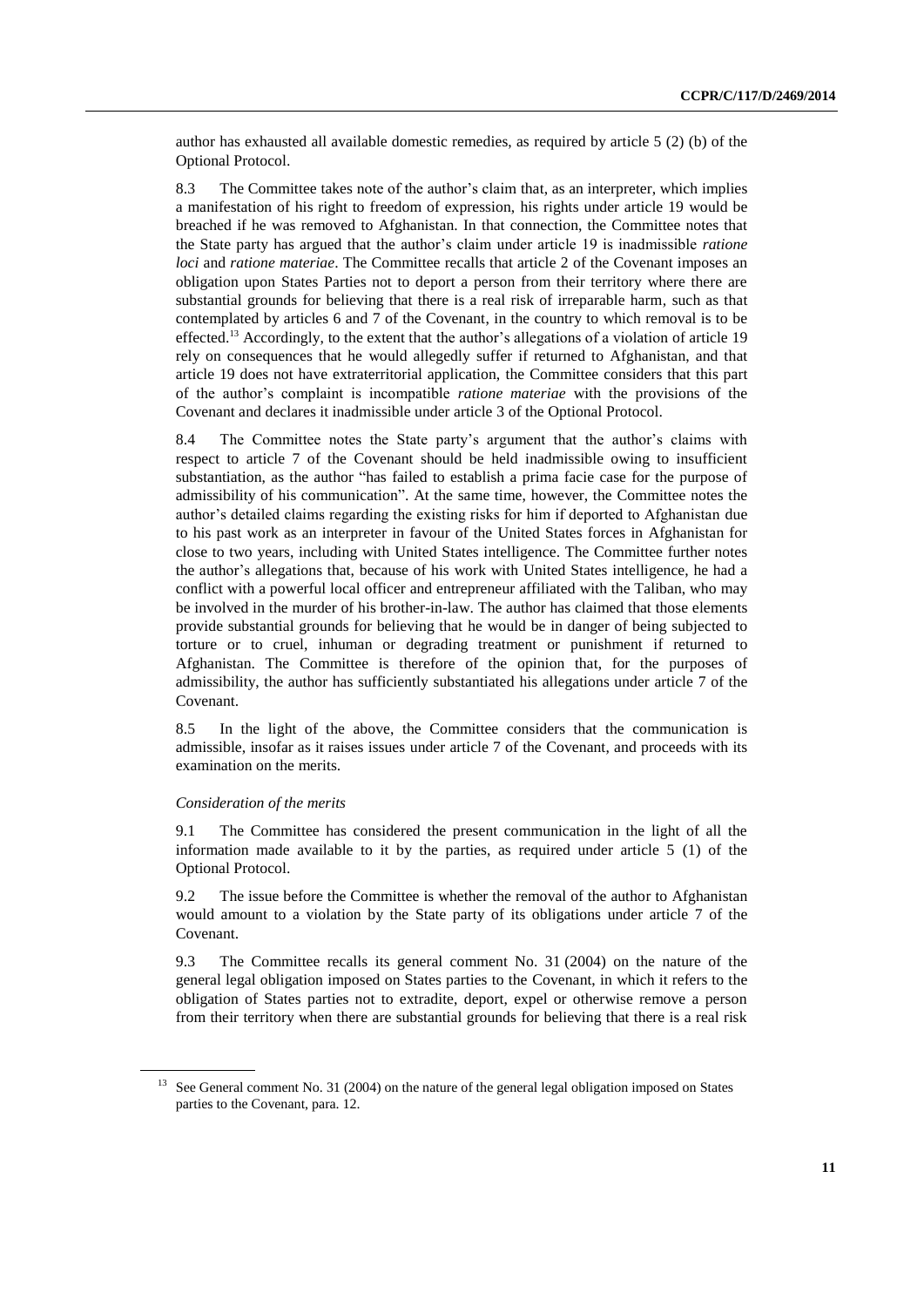of irreparable harm, such as that contemplated by articles 6 and 7 of the Covenant.<sup>14</sup> The Committee has also indicated that the risk must be personal<sup>15</sup> and that there is a high threshold for providing substantial grounds to establish that a real risk of irreparable harm exists.<sup>16</sup> Thus, all relevant facts and circumstances must be considered, including the general human rights situation in the author's country of origin.<sup>17</sup>

9.4 The Committee takes note of the author's allegation that, as a result of his work as interpreter for the United States forces in Afghanistan between 2009 and 2011, including the intelligence services, and because of a related conflict with a powerful individual affiliated with the Taliban, he faces a real and personal risk to be subjected to a violation of his rights under article 7 of the Covenant, if forcibly returned to Afghanistan.

9.5 The Committee notes the State party's general observation that its obligations under articles 6 and 7 of the Covenant are reflected in section 7 (2) of the Aliens Act, under which a residence permit will be issued to an alien upon application if the alien risks the death penalty or being subjected to torture or inhuman or degrading treatment or punishment in case of his return to his country of origin. The Committee further notes the State party's observation that the onus is on the asylum seeker to substantiate his claim; that the refugee appeals board will accept apparently coherent and consistent statements as facts; and that inconsistent statements may weaken the asylum seeker's credibility.

9.6 With respect to the particular circumstances of the case, the Committee observes that the State party has rejected the author's allegations, mainly on the grounds that the author made several inconsistent statements. In its decision of 31 January 2013, upheld on 2 March 2015, the refugee appeals board has challenged, in particular, the author's statements with respect to his attempts to establish contacts with the United States intelligence officer M.W.; the date on which the author became aware of the imminent arrest of A.M.W.; and the period of employment of the author with the company Mission Essential Personnel. The board also rejected the author's claim that his brother-in-law was killed by individuals who had been searching for the author.

9.7 The Committee recalls its jurisprudence that important weight should be given to the assessment conducted by the States parties' authorities, unless it is found that the evaluation was clearly arbitrary or amounted to a denial of justice, $18$  and that it is generally for the organs of States parties to the Covenant to review or evaluate facts and evidence in order to determine whether such a risk exists.<sup>19</sup>

9.8 The Committee finds that, in the circumstances, and notwithstanding the inconsistencies highlighted by the State party, insufficient attention was given to the author's allegations about the real risk he might face if deported to his country of origin.

See general comment No. 31 (2004), para. 12.

<sup>15</sup> See, for example, communications No. 2007/2010, *J.J. N. v. Denmark*, Views adopted on 26 March 2014, para. 9.2; No. 282/2005, *S.P.A. v. Canada*, decision adopted on 7 November 2006; No. 333/2007, *T.I. v. Canada*, decision adopted on 15 November 2010; No. 344/2008, *A.M.A. v. Switzerland*, decision adopted on 12 November 2010; and No. 692/1996, *A.R.J. v. Australia*, Views adopted on 28 July 1997, para. 6.6.

<sup>16</sup> See, for example, *J.J. N. v. Denmark* (note 17 above), para. 9.2; No. 1833/2008*, X. v. Sweden*, Views adopted on 1 November 2011, para. 5.18.

 $\frac{17}{18}$  Ibid.

<sup>18</sup> See, inter alia, ibid. and communication No. 541/1993, *Errol Simms v. Jamaica*, inadmissibility decision adopted on 3 April 1995, para. 6.2.

<sup>&</sup>lt;sup>19</sup> See communications No. 1763/2008, *Pillai et al. v. Canada*, Views adopted on 25 March 2011, para. 11.4 and No. 1957/2010, *Lin v. Australia*, Views adopted on 21 March 2013, para. 9.3. See also communications No. 1819/2008, *A.A. v. Canada*, inadmissibility decision adopted on 31 October 2010, para. 7.8, and No. 2049/2011, *Z. v. Australia*, Views adopted on 18 July 2014, para. 9.3.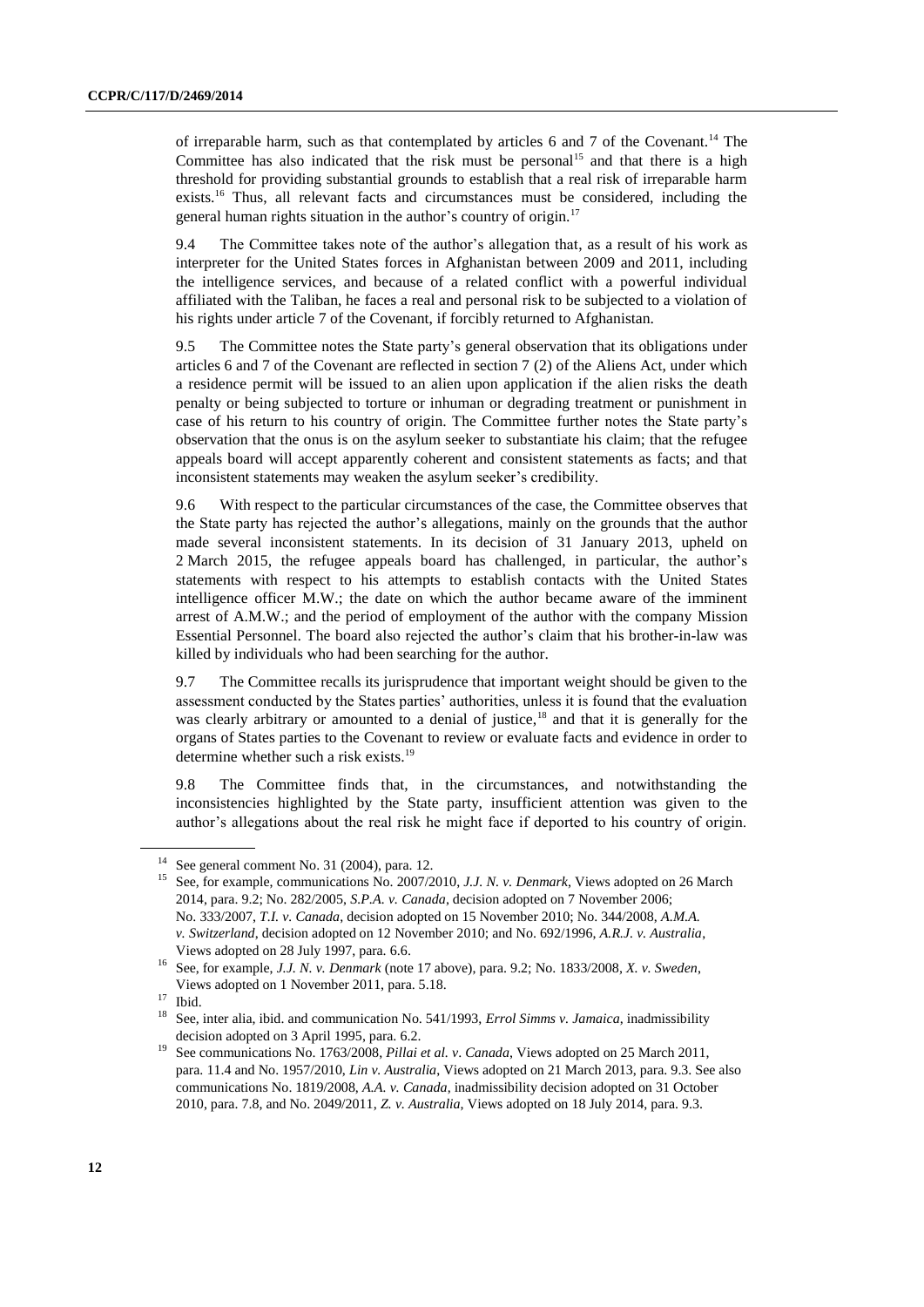The State party refers to the jurisprudence of the European Court of Human Rights, in support of its argument that, notwithstanding the author's previous work as interpreter for the United States forces, the author should demonstrate that, owing to the individual circumstances of his case, he faces a risk upon return. However, the Committee observes that no such analysis was undertaken in the refugee appeals board, which has based its decision solely on the assessment of the author's credibility.

9.9 The Committee notes the author's claim that he mixed dates as a result of pressure felt during the interview with the immigration services and because he was not familiar with the Gregorian calendar. The Committee further observes that the author made numerous and convincing attempts to try and clarify discrepancies in dates (whether he terminated his employment on 1 May, 20 May or 31 May 2011), which cannot in and of themselves be considered to vitiate the whole credibility of his allegations.

9.10 The Committee took note of the author's claim that, owing to his past work, he belongs to a risk group under the UNHCR Eligibility Guidelines for Assessing the International Protection Needs of Asylum Seekers from Afghanistan, which was not contested by the State party. The author has also claimed that his brother-in-law was killed by individuals who had been searching for him, a claim that was dismissed by the refugee appeals board as insufficiently substantiated. The Committee however notes that neither the Danish immigration service nor the board initiated any investigation as to the veracity and validity of the evidence produced in support of his allegations, $20$  aside from rejecting a police report produced by the author as a result of his reporting of the crime to the Afghan police authorities.

9.11 In the circumstances of this case, and reiterating that the refugee appeals board based its decision to reject the author's asylum claim merely on inconsistencies that are not central to the general claim made by the author as a former interpreter for the United States forces in Afghanistan, the Committee concludes that the material before it suggests that insufficient weight was given to the author' allegations and that, notwithstanding the deference given to the immigration authorities to appreciate the evidence before them, the State party has not adequately addressed the author's personal circumstances, which should have been devoted further analysis.

9.12 Accordingly, the Committee concludes that the author's removal to Afghanistan would constitute a breach by the State party of its obligations under article 7 of the Covenant.

10. The Committee acting under article 5 (4) of the Optional Protocol to the International Covenant on Civil and Political Rights, is of the view that the author's removal to Afghanistan by the State party would violate his rights under article 7 of the Covenant.

11. In accordance with article 2 (1) of the Covenant, which establishes that States Parties undertake to respect and to ensure to all individuals within their territory and subject to their jurisdiction the rights recognized in the Covenant, the State party is under an obligation to proceed to a review of the decision to forcibly remove the author to Afghanistan, taking into account the State party's obligations under the Covenant and the Committee's present Views. The State party is also requested to refrain from expelling the author while his request for asylum is being reconsidered.

<sup>20</sup> See communication No. 2370/2014, *A.H. v. Denmark*, Views adopted on 16 July 2015, para. 8.7. See also communication No. 2393/2014, *K. v. Denmark*, Views adopted on 16 July 2015.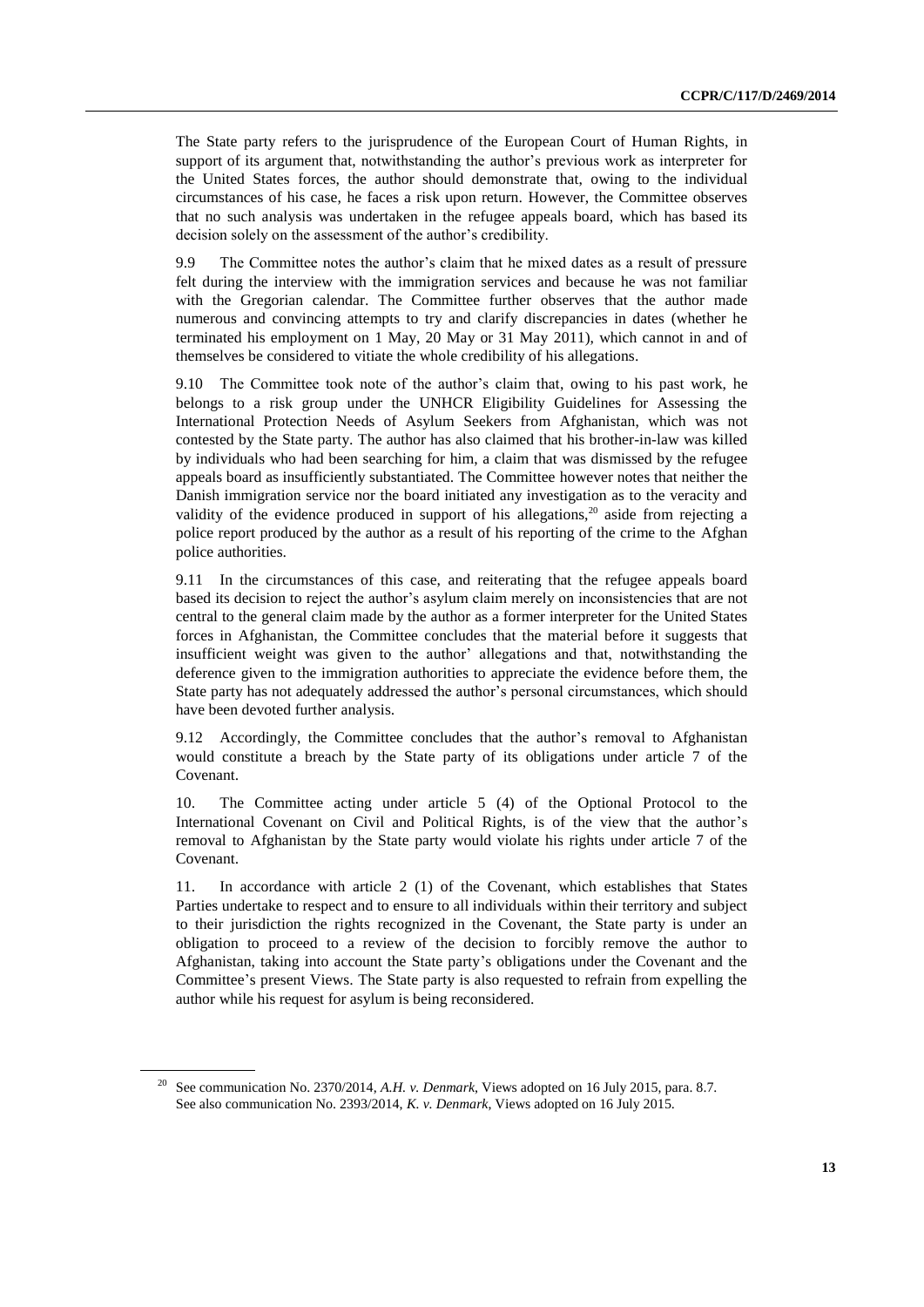12. Bearing in mind that, by becoming a party to the Optional Protocol, the State party has recognized the competence of the Committee to determine whether there has been a violation of the Covenant and that, pursuant to article 2 of the Covenant, the State party has undertaken to ensure to all individuals within its territory and subject to its jurisdiction the rights recognized in the Covenant and to provide an effective and enforceable remedy where it has been determined that a violation has occurred, the Committee wishes to receive from the State party, within 180 days, information about the measures taken to give effect to the present Views. The State party is also requested to publish the present Views, to have them translated into the official language of the State party, and to ensure that they are widely disseminated.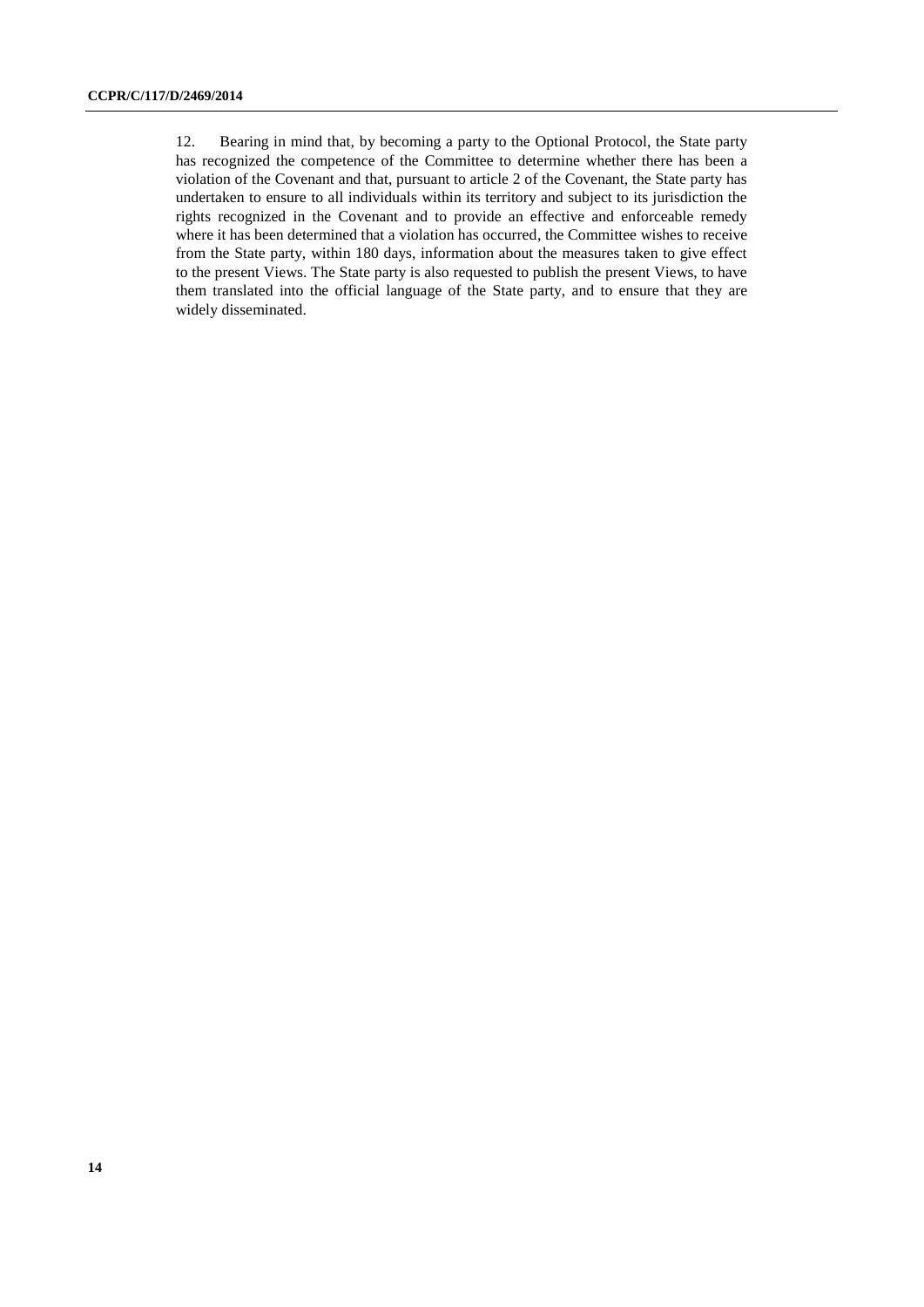### **Annex I**

### **Joint opinion of Committee members Yuval Shany, Yuji Iwasawa, Sir Nigel Rodley and Konstantin Vardzelashvili (dissenting)**

1. We regret that we are unable to join the majority on the Committee in finding that, in deciding to deport the author, Denmark would, if it implemented the decision, violate its obligations under article 7 of the Covenant.

2. In paragraph 9.7. of the Views, the Committee recalls that "important weight should be given to the assessment conducted by the States parties' authorities, unless it is found that the evaluation was clearly arbitrary or amounted to a denial of justice, and that it is generally for the organs of States parties to the Covenant to review or evaluate facts and evidence in order to determine whether such a risk exists". Despite this, the majority of the Committee engaged in what appears to us to be an independent analysis of the credibility of the author, which involved an evaluation of the discrepancies in his statements and their significance ("the author made numerous and convincing attempts to try and clarify discrepancies in dates (whether he terminated his employment on 1 May, 20 May or 31 May 2011), which cannot in and of themselves be considered to vitiate the whole credibility of his allegations" (para. 9.9); "the refugee appeals board based its decision to reject the author's asylum claim merely on inconsistencies that are not central to the general claim made by the author as a former interpreter for the United States forces in Afghanistan" (para. 9.11)).

3. We find the willingness of the Committee to evaluate de novo the credibility of the author's statements and to form a different conclusion about them than the refugee appeals board to run contrary to the "clearly arbitrary or denial of justice" standard articulated in paragraph 9.7 of the Views, and to past Views of the Committee that emphasized that it is not "a fourth instance competent to re-evaluate findings of fact".<sup>a</sup>

4. In past cases in which the decision of State organs to deport an individual was found by the Committee to run contrary to the Covenant, the Committee sought to base its position on inadequacies in the domestic decision-making process, such as failure to properly take into account available evidence or the specific rights of the author under the Covenant,<sup>b</sup> serious procedural flaws in the conduct of the domestic review proceedings<sup>c</sup> or the inability of the State party to provide a reasonable justification for its decision.<sup>d</sup> In the present case, however, the Committee's Views do not point to a failure to consider an important piece of information, any procedural flaw or lack of motivation of the decision to deport. Instead, the majority on the Committee appears to have formed an independent opinion on the credibility of the author, without having the benefit of interviewing him directly and without adequately explaining why the multiple inconsistencies in his statements concerning key parts in his story (the dates in which the events giving rise to the alleged risk took place) and the serious doubts about the authenticity of the documents he

<sup>&</sup>lt;sup>a</sup> See, for example, communication No. 1138/2002, *Arenz et al v. Germany*, Views adopted on 24 March 2004, para. 8.6.

<sup>&</sup>lt;sup>b</sup> See, for example, communication No. 1544/2007, *Hamida v. Canada*, Views adopted on 18 March 2010, paras. 8.4 to 8.6.

c See, for example, communication No. 1908/2009, *X. v. Republic of Korea*, Views adopted on 25 March 2014, para. 11.5.

d See, for example, communication No. 1222/2003, *Byahuranga v. Denmark*, Views adopted on 1 November 2004, para. 11.3 and 11.4.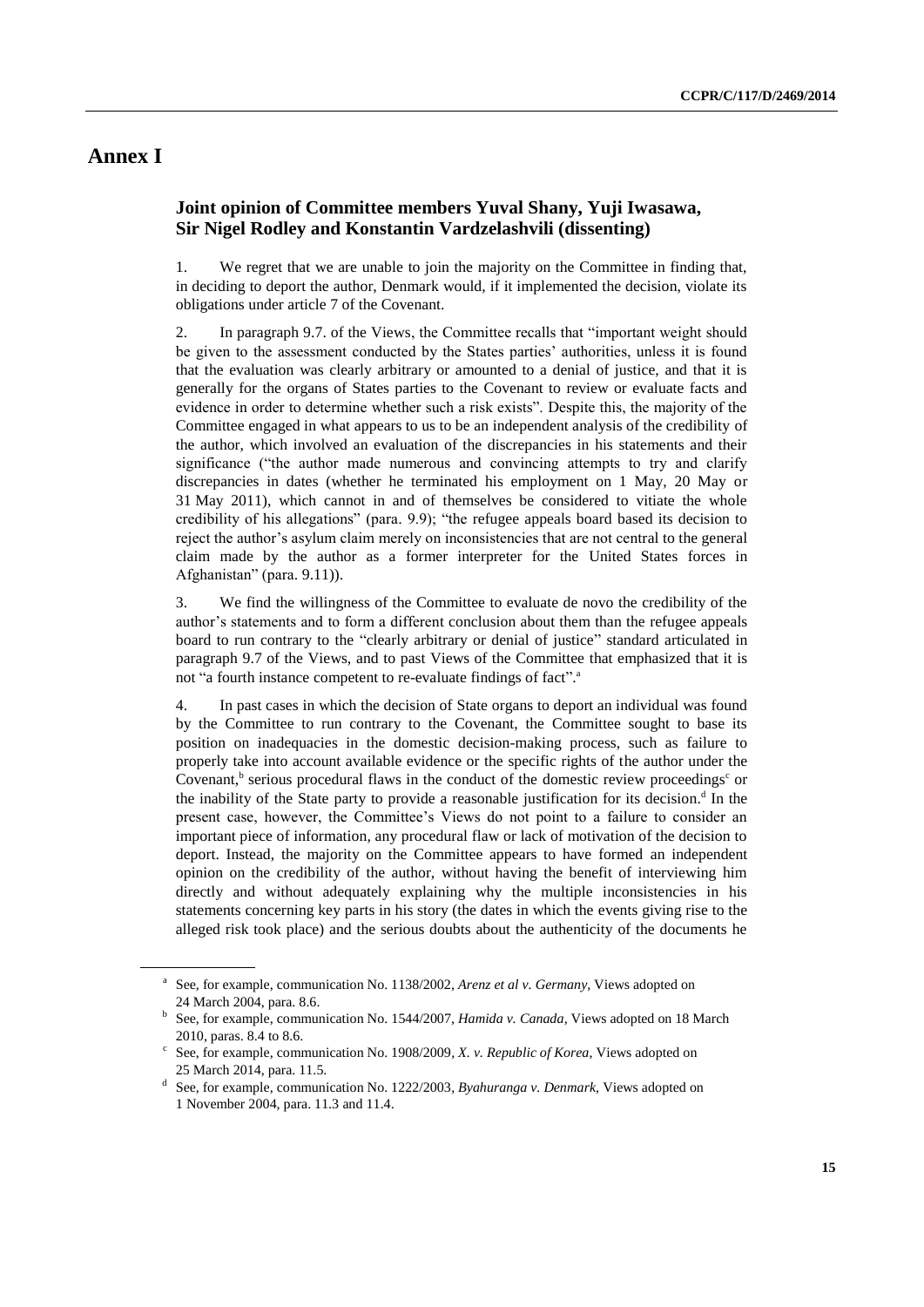submitted to the refugee appeals board, should not have led a reasonable decision-maker to regard his statement as lacking in credibility. We are equally unpersuaded by the explanations for the inconsistencies provided by the author (and uncritically adopted by the majority), that he was not familiar with the Gregorian calendar despite having worked for more than two years with international forces in Afghanistan as a bodyguard and an interpreter. We are therefore of the view that the Committee should not have secondguessed the findings of the board that his statements lacked in credibility.

5. While the majority on the Committee is correct in observing that findings on credibility do not fully absolve the State party from engaging in an assessment of the risk to the author if deported (para. 9.8), we do not find a basis in the case file to hold that the State party failed to evaluate the risk to the author. On the contrary, it relied on a recent European Court of Human Rights judgment<sup>e</sup> to support the conclusion that the author's past employment as an interpreter for international forces would not in itself place him under real risk if returned to Kabul. Furthermore, we note that the author himself admitted that he "cannot be sure that the murder of his brother-in-law is related to the conflict with A.M.W." (para. 3.3) and has not shown that the Afghan authorities would not be able to protect a low-profile person such as him from violence by the Taliban. It thus does not appear to us to be manifestly arbitrary or a denial of justice for the refugee appeals board to find the author not subject to a real risk of irreparable harm if returned to Afghanistan.<sup>f</sup>

6. Finally, with respect to the position taken by the majority on the Committee, according to which the State party should have engaged in an independent investigation of the events in Afghanistan alleged by the author (para. 9.10), we are of a view that such a duty to investigate can only be triggered by statements that establish a prima facie case for a real risk of irreparable harm. However, owing to his vague allegations about the risk he currently faces in Afghanistan, his lack of certainty about the circumstances leading to his brother-in-law's death and his lack of credibility, the author failed to meet this standard.

7. We therefore respectfully dissent from the position taken by the majority on the Committee in this case. Needless to say, our dissent cannot be interpreted as an endorsement of the morality of the conduct of officials in countries providing international security force contingents, who have failed to make suitable arrangements for those locally recruited personnel who collaborated with them.

<sup>&</sup>lt;sup>e</sup> See *H. and B. v. the United Kingdom* (applications Nos. 70073/10 and 44539/11), judgment of the European Court of Human Rights of 9 March 2013.

<sup>&</sup>lt;sup>f</sup> See general comment No. 31 (2004) on the nature of the general legal obligation imposed on States parties to the Covenant, para. 12.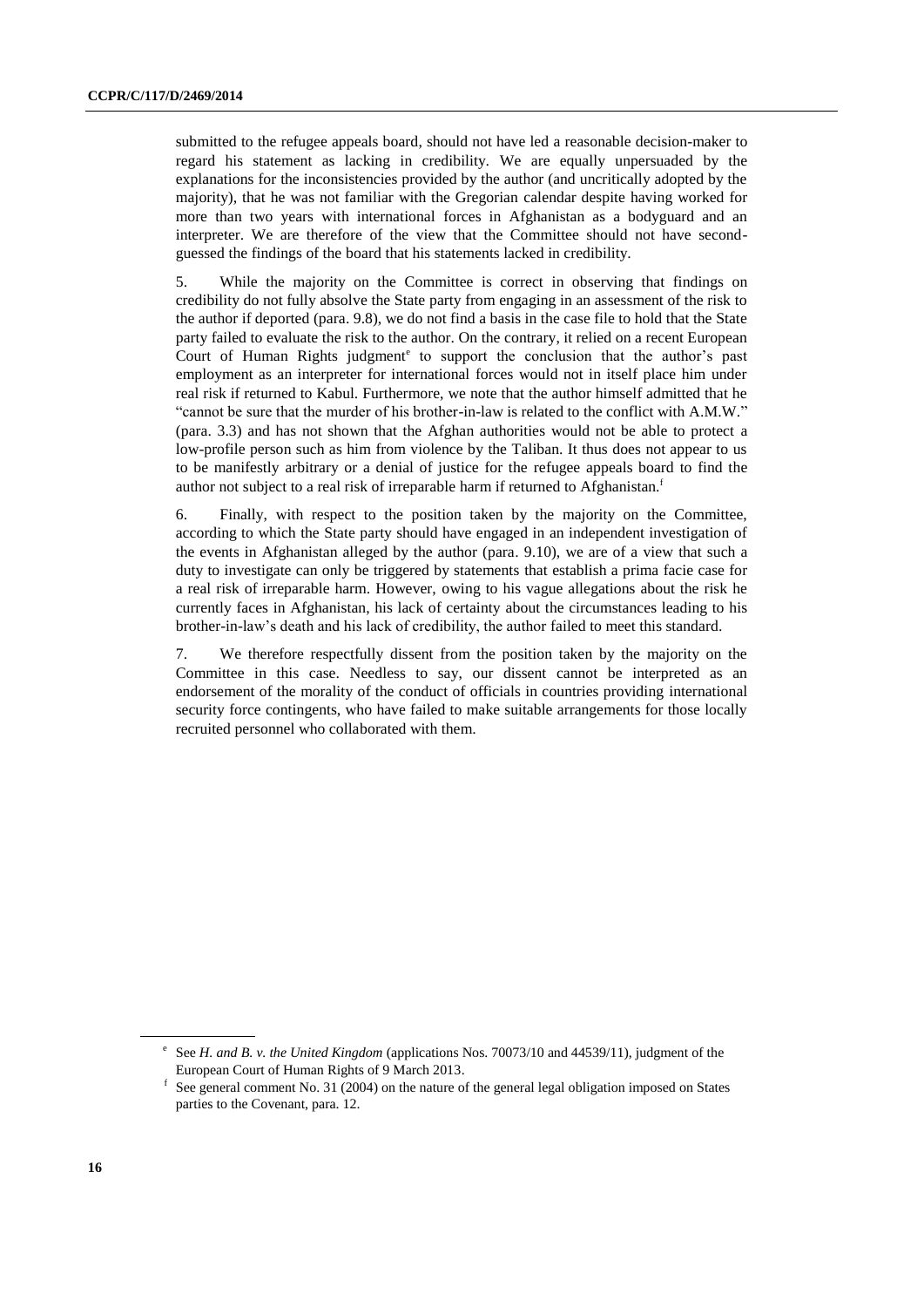### **Annex II**

### **Individual opinion of Committee member Anja Seibert-Fohr (dissenting)**

1. I am unable to agree with the majority on the Committee that Denmark would violate its obligation under article 7 if it deported the author to Afghanistan for the reasons below.

2. According to the Committee's standing jurisprudence, States parties are under an obligation "not to extradite, deport, expel or otherwise remove a person from their territory, where there are substantial grounds for believing that there is a real risk of irreparable harm, such as that contemplated by articles  $6$  and  $7$  of the Covenant".<sup>a</sup> The Committee reaffirms this principle in paragraph 9.3 of the Views, stressing in addition that the risk must be personal and that the threshold for providing substantial grounds is high.

3. It is thus for the author of a communication to adduce evidence capable of proving that there are substantial grounds for believing that he would be exposed to a real risk of being subjected to treatment contrary to article 6 or 7. Once such evidence is adduced, it is for the State party to dispel any doubts about it.<sup>b</sup> The Committee in paragraph 9.7 reaffirms that it is generally not for the Committee but for the organs of States parties to the Covenant to review or evaluate facts and evidence in order to determine whether a real risk exists. Therefore, in the past the Committee has found decisions of local immigration authorities to be in violation of the Covenant if the author was able to point to substantial irregularities in the decision-making procedures, such as where no substantive justification was given for a decision, where inadequate consideration was given to the author's Covenant rights or relevant evidence was not examined.<sup>c</sup>

4. In the present case, I am not able to recognize such shortcomings. The refugee appeals board considered the situation in Afghanistan and determined in reference to a judgment of the European Court of Human Rights that the employment as an interpreter for international security forces in itself does not form a basis for asylum. The author's claim under article 7 hence stood or fell by his assertion that he would be at risk of assault because he had withheld information from a local officer of the Afghan Army affiliated with the Taliban. In his submission, the author claims that he had interpreted secret conversations concerning the officer and that shortly thereafter the officer had threatened to kill him if he did not inform him about such conversations. The author also claims that subsequently his brother-in-law was killed because of the author's conflict with the officer.

5. The Danish authorities examined the author's submissions. With respect to the murder of the author's brother-in-law, the refugee appeals board questioned that it had related to the author and considered that the document from local police authorities confirming the link appeared to be fabricated for the occasion. Furthermore, the board found the author's account of his alleged conflict with the officer to be incredible. During

<sup>&</sup>lt;sup>a</sup> See general comment No. 31 (2004) on the nature of the general legal obligation imposed on States parties to the Covenant, para. 12.

<sup>&</sup>lt;sup>b</sup> See *mutatis mutandis*, *Sufi and Elmi v. the United Kingdom* (applications nos[. 8319/07](http://hudoc.echr.coe.int/eng#{) an[d 11449/07\)](http://hudoc.echr.coe.int/eng#{), judgment of the European Court of Human Rights of 28 June 2011, para. 214.

c See, for example, communication No. 1222/2003, *Byahuranga v. Denmark*, Views adopted on 1 November 2004, paras. 11.3 and 11.4; No. 1544/2007, *Hamida v. Canada*, Views adopted on 18 March 2010, para. 8.5; No. 1908/2009, *X. v Republic of Korea*, Views adopted on 25 March 2014, para. 11.5.